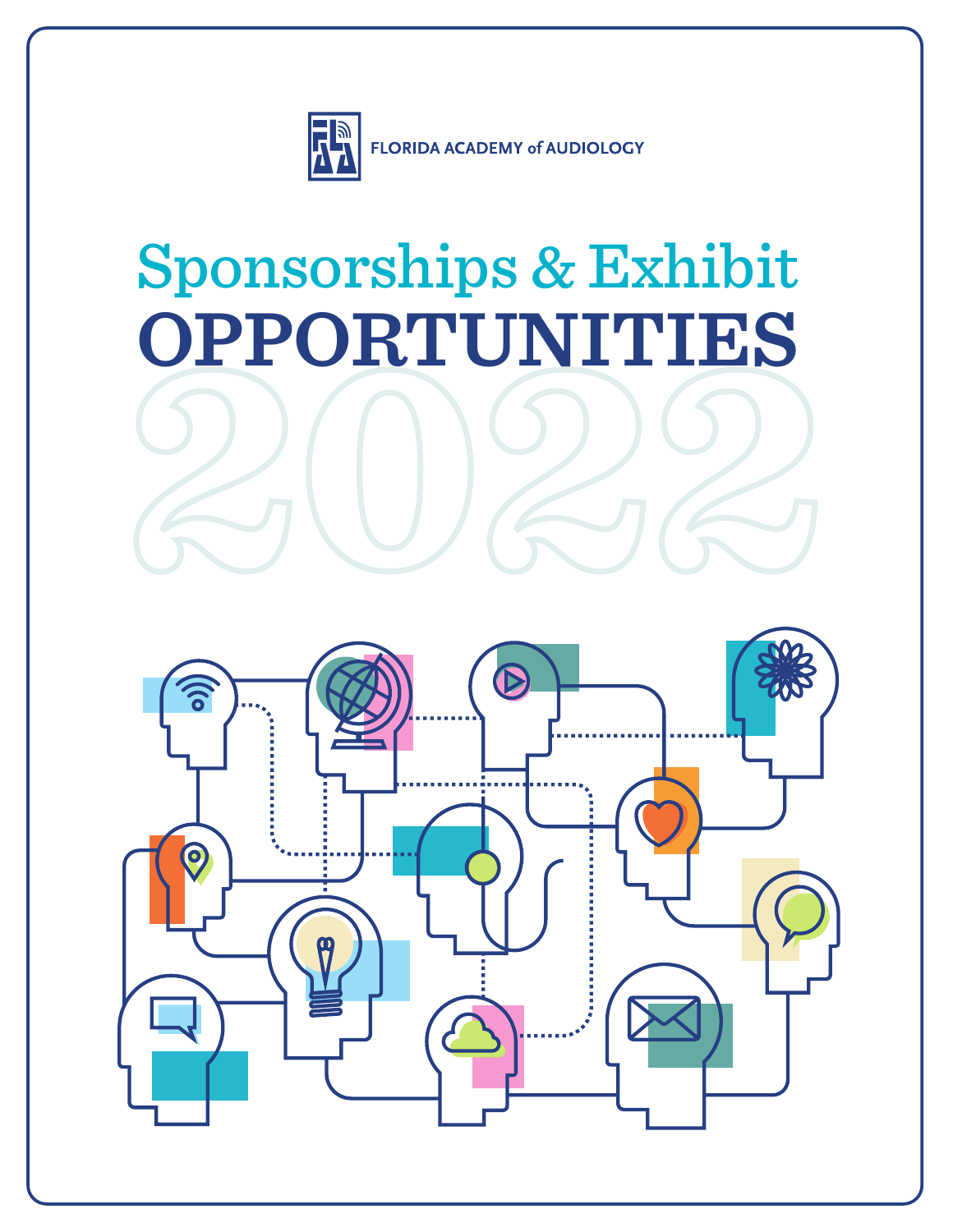### **Gold Sponsorship Package SPONSORSHIP FEE: \$4,000 ANNUALLY**

### **WEB ADVERTISING**

• One-year web banner advertisement on the home page of the new FLAA web site •

• Ability to write and provide content for the FLAA blog on www.floridaaudiology.org •

### **SPONSOR RECOGNITION**

• Sponsor recognition in all e-mail communication to FLAA Members with a link to company web site •

• One Sponsor Spotlight feature promoted via e-mail and posted on the FLAA web site giving an overview of your company •

#### **CONVENTION**

• Pre- or post-conference course at the Annual Convention (course can be up to 1.5 hours long). FLAA will provide your meeting room, promote your program and apply/process CEUs for all attendees. Sponsor may invite any customer to attend; all invites by sponsors will be given discounted pricing to attend the main FLAA Convention •

> • One exhibit booth at the Annual Convention (includes preferential space and four complimentary representatives) •

> > • Half page Convention program ad •

## **Silver Sponsorship Package**

**SPONSORSHIP FEE: \$2,000 ANNUALLY**

### **WEB ADVERTISING**

• One-year web banner advertisement on the home page of the new FLAA web site •

• Ability to write and provide content for the FLAA blog on www.floridaaudiology.org •

#### **SPONSOR RECOGNITION**

• Sponsor recognition in all e-mail communication to FLAA Members with a link to company web site •

• One Sponsor Spotlight feature promoted via e-mail and posted on the FLAA web site giving an overview of your company •

### **CONVENTION**

• One exhibit booth at the Annual Convention (includes preferential space and two complimentary representatives) •

• Quarter page Convention program ad •